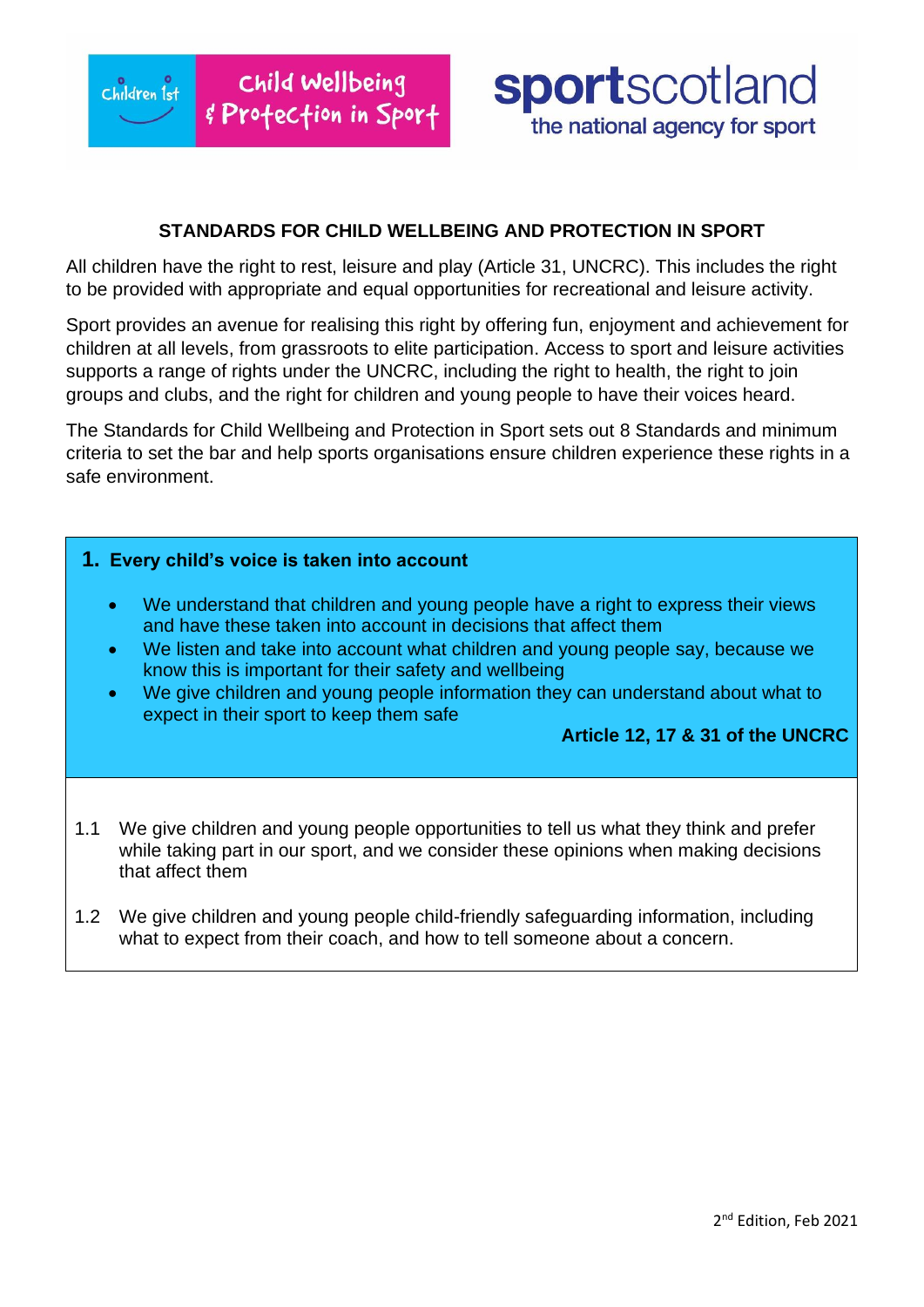## **2. Every child's rights and wellbeing are promoted, supported and safeguarded**

- By putting the rights and wellbeing of the child or young person first, we set a positive safeguarding culture. This includes making sure that all decisions have the best interests of children and young people at their centre.
- We recognise that early help and support can prevent wellbeing concerns from escalating into child protection concerns
- We have procedures in place to manage child wellbeing concerns.

#### **All UNCRC articles, in particular Article 3, 19 and 31**

*Wellbeing means a child being safe, healthy, achieving, nurtured, active, respected, responsible and included (SHANARRI)*

**N.B. '***all groups'* within the sports organisation include: volunteers/staff working with children and young people; parents/carers; children and young people

- 2.1 We ask all groups to sign up to their relevant code of conduct, which outlines appropriate behaviour.
- 2.2 We make all groups aware of the procedure for responding to concerns so that they know what to do and where to get help when there is a child **wellbeing** concern arising from within or outwith our sport (this includes knowing what to do if a child wellbeing concern escalates into a child protection concern).
- 2.3 We make all groups aware of who the Child Wellbeing & Protection Officer (CWPO) is and how to contact them to talk about a child **wellbeing** concern.
- 2.4 We have an anti-bullying policy in place that all groups are made aware of.
- 2.5 Where applicable, we have the following good practice guidelines for working with children and young people, that volunteers and staff are made aware:
	- Physical Contact when Coaching
	- First Aid and Treatment of Injuries
	- Sexual Activity and Relationships
	- Transporting Children and Young People
	- Collection by Parents/Carers
	- Trips Away from Home
	- Clubhouses and Changing Room Supervision
	- Safeguarding Volunteers Aged 17 Years or Under
	- Digital Communication and Social Media
	- Photography and Filming
- 2.6 We record and securely store all allegations of poor practice.
- 2.7 We have a disciplinary procedure in place, which includes a process for referrals to Disclosure Scotland to deal with misconduct by a volunteer/staff member relating to a child or young person.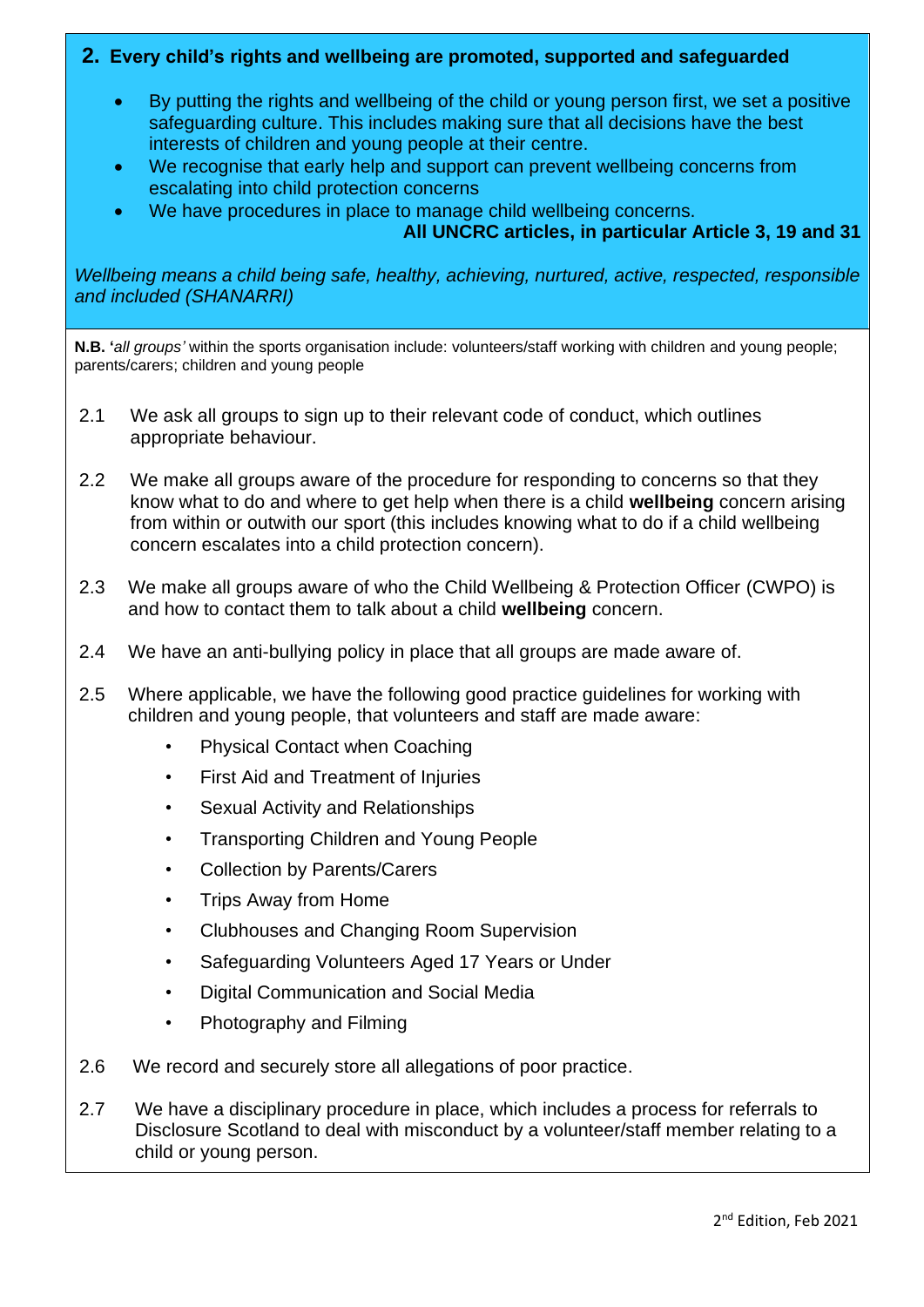### **3. Every child is protected from abuse**

- We help all children and young people to feel safe and protected while participating in our sport by treating them with respect and being transparent in our work
- We ensure that children and young people are listened to and taken seriously when they make a disclosure about abuse
- We have procedures in place to raise and refer concerns about possible abuse

**Article 16, 19 and 34 of the UNCRC**

**N.B. '***all groups'* within the sports organisation include: volunteers/staff working with children and young people; parents/carers; children and young people

- 3.1 We ask all groups to sign up to their relevant code of conduct, which outlines appropriate behaviour.
- 3.2 We make all groups aware of the procedure for responding to concerns so that they know what to do and where to get help when there is a **child protection** concern arising from within or outwith our sport.
- 3.3 We make all groups aware of who the Child Wellbeing & Protection Officer is and how and when to contact them to raise concerns about possible **abuse**.
- 3.4 We record and securely store all allegations of suspected child **abuse**.
- 3.5 We have a disciplinary procedure in place, which includes a process for referrals to Disclosure Scotland to deal with misconduct by a volunteer/staff member relating to a child/young person.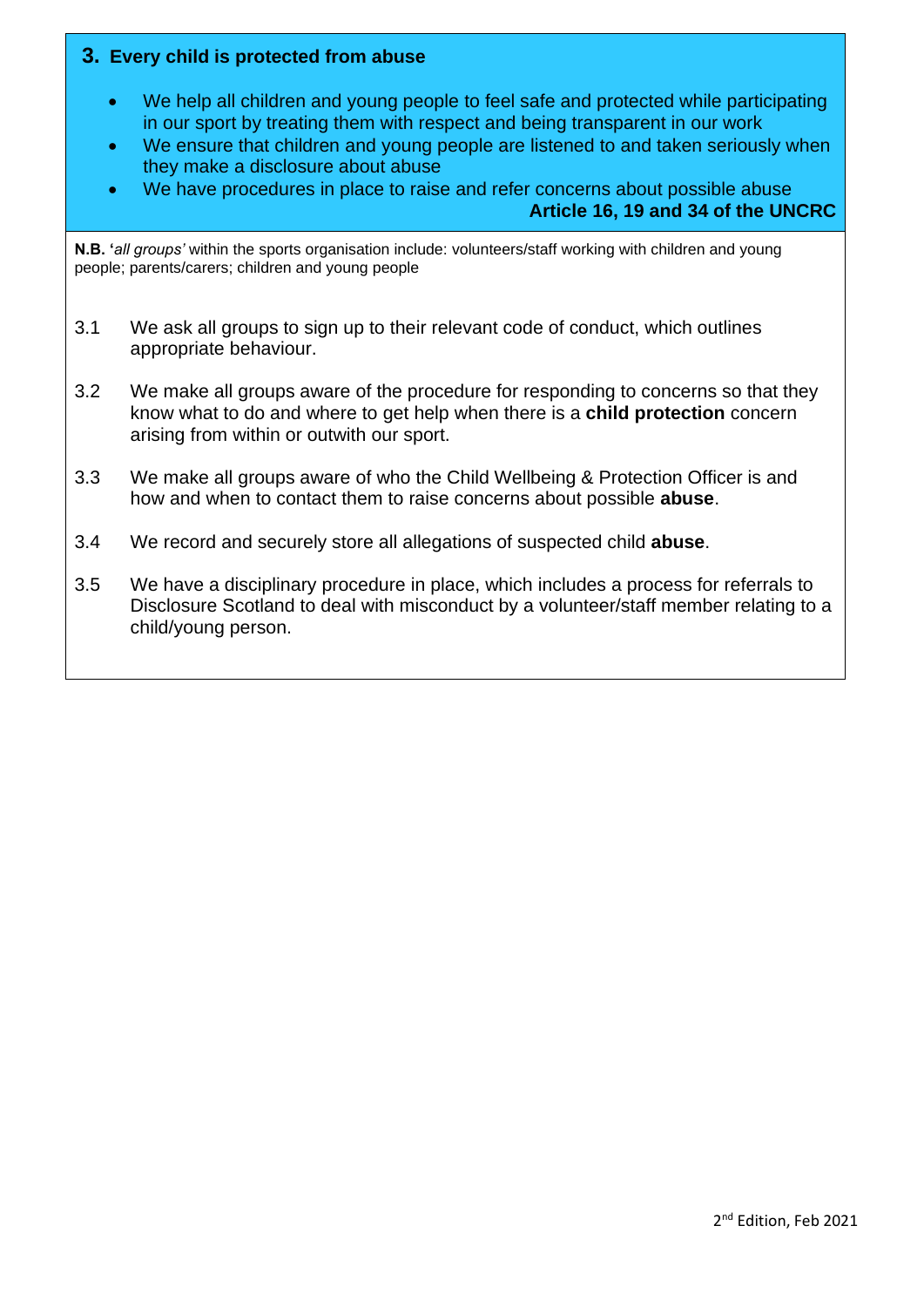#### **4. Every child is respected without discrimination**

- We take proactive steps to help remove barriers to children and young people accessing our sport
- We take appropriate measures to prevent children and young people experiencing discrimination
- We always challenge discriminatory behaviour/practice towards a child or young person

#### **Article 2 of the UNCRC**

4.1 We have a policy in place to include and support children and young people from a diverse range of backgrounds and circumstances.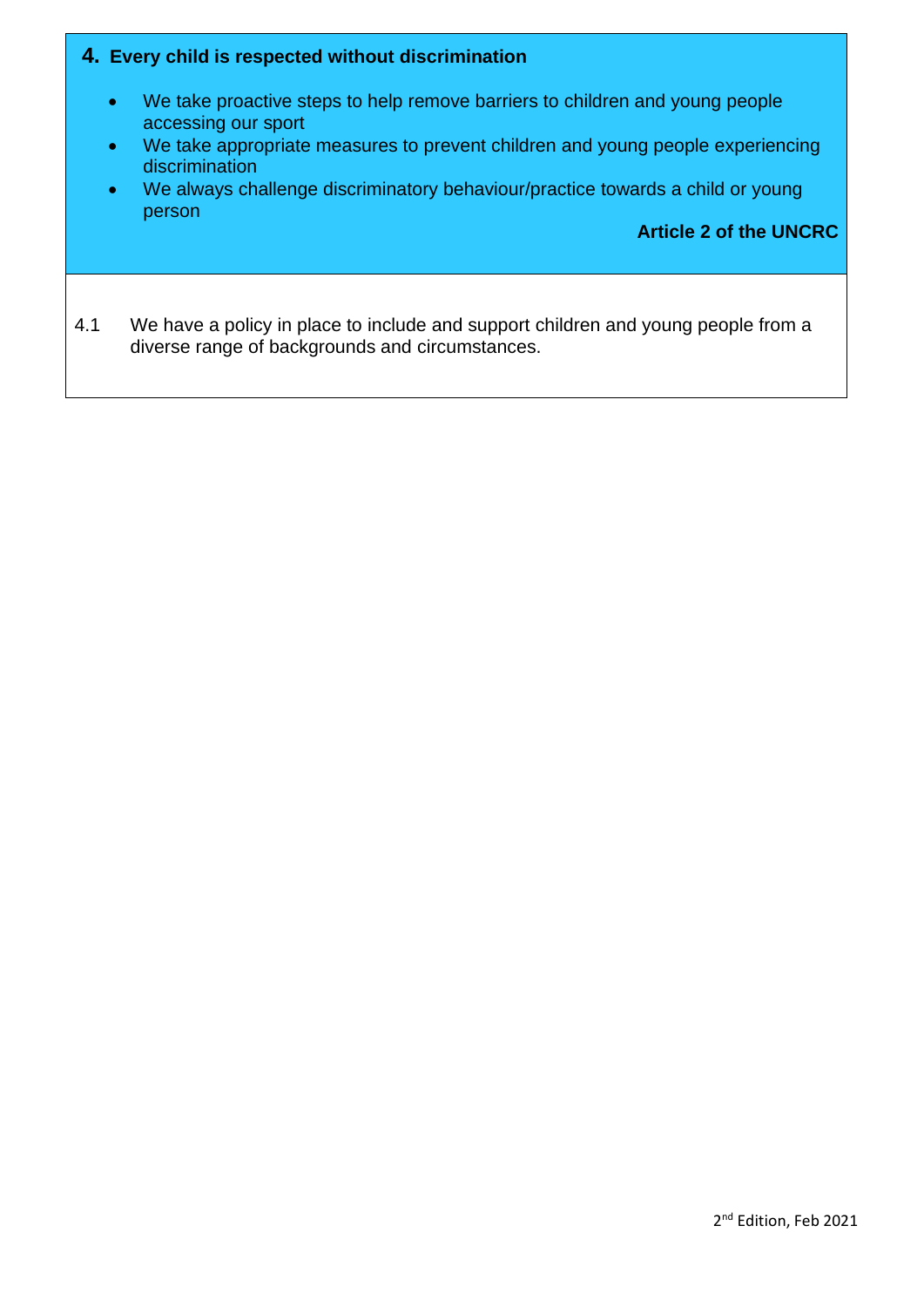- **5. Every child has volunteers and staff working alongside them who have been considered suitable to work with children and young people**
	- Our volunteers and staff have been through an appropriate appointment and selection process and are considered suitable to work with children and young people
	- All our volunteers and staff in regulated roles are members of the Protecting Vulnerable Groups (PVG) Scheme

### **Article 3 & 19 of the UNCRC**

- 5.1 All individuals applying for a role (paid or unpaid) within our organisation go through an appropriate appointment and selection process that includes:
	- Being given a role description
	- Completing a registration/application process and providing suitable references
	- Having a discussion to help us assess their suitability, including finding out about relevant qualifications and experience of working with children and young people
	- Those in a regulated role with children being subject to a full PVG Scheme Record or update where applicable
- 5.2 We have two named roles within our organisation to make the appointment decision in cases where information comes up on a PVG check. Where appropriate, we seek external support, for example, from VSDS or Disclosure Scotland.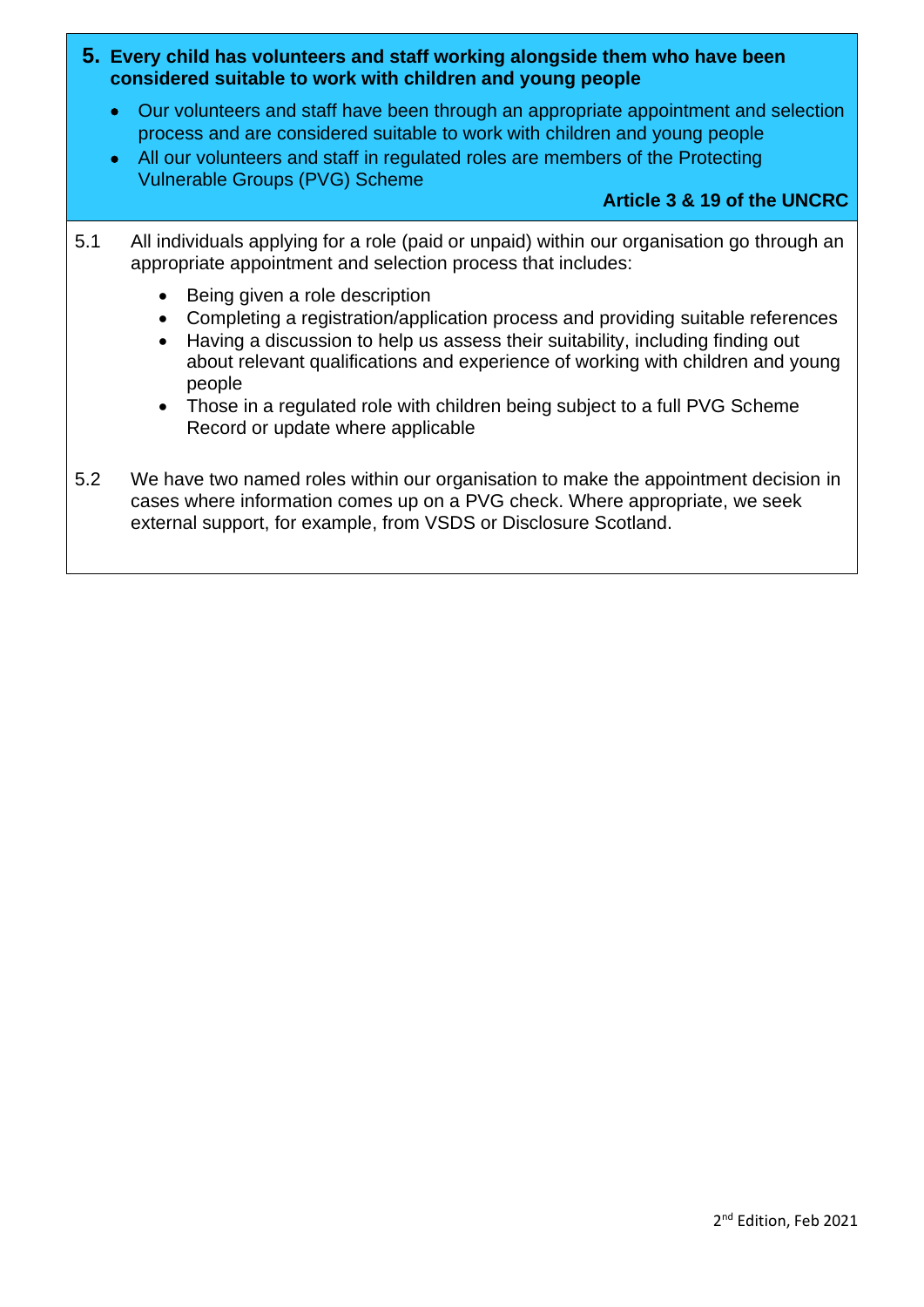#### **6. Every child has sports coaches and volunteers who are well supported and trained**

- We provide all necessary information, guidance and training to volunteers and staff working with or making decisions with children and young people
- We have a culture of encouraging positive practice and challenging poor practice

#### **Article 4, 19 & 29 of the UNCRC**

- 6.1 Our induction for new volunteers/staff includes information about how to contact the CWPO and a requirement to sign up to the code of conduct and child wellbeing and protection policies.
- 6.2 We make sure those working with and making decisions about children and young people (including officials, where applicable) attend child wellbeing and protection training and keep their certificate up to date.
- 6.3 We keep records of child wellbeing and protection training, including expiry dates, for all volunteers/staff.
- 6.4 To help keep knowledge up to date, we share relevant child wellbeing and protection information and updates with those working with children and young people.
- 6.5 We have a CWPO for volunteers/staff to speak to about any concerns regarding the wellbeing and protection of children and young people.
- 6.6 We have one other named person in the sports organisation who the CWPO can discuss child wellbeing and protection matters with or who can be contacted if the CWPO is unavailable.
- 6.7 Our CWPO has:
	- a role description
	- attended Child Wellbeing and Protection in Sport Training (CWPS) or equivalent
	- attended Child Wellbeing and Protection Officer Training (CWPO) or equivalent
	- has representation on the board/committee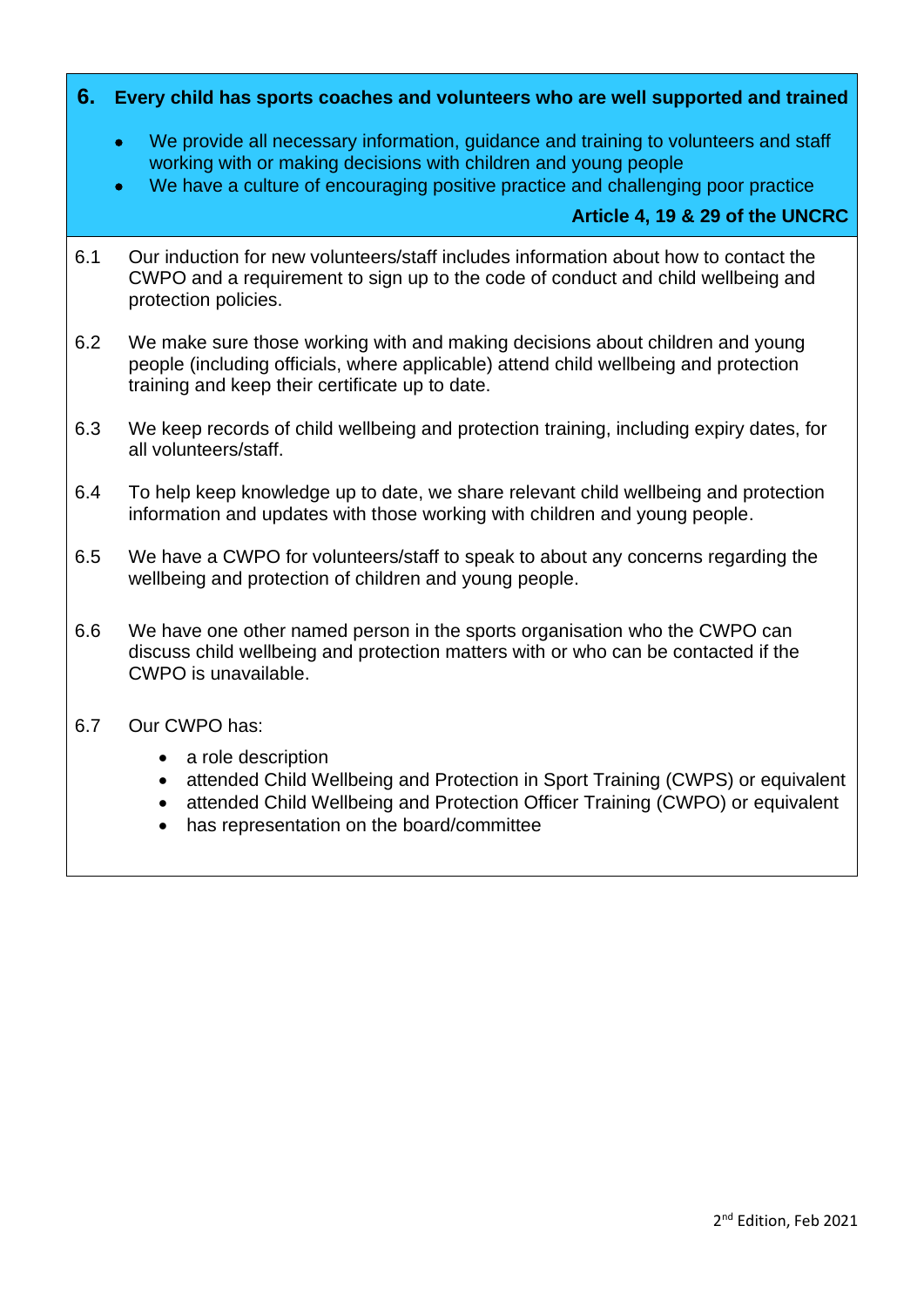### **7. Every child's sports organisation is managed well and accountable for keeping children and young people safe**

- Our board/committee sets a child-centred culture in our sport and is accountable for all decisions made relating to children and young people
- We build relationships within and outwith our sport to support us in safeguarding children and young people
- Our policies and procedures are fully implemented and regularly reviewed to ensure they are fit for purpose

## **All UNCRC articles, in particular Article 3**

- 7.1 All our board/committee members attend an induction and relevant training to ensure they are clear about their role and responsibilities in protecting children and young people and setting a positive safeguarding culture.
- 7.2 Our board/committee's position on child wellbeing and protection is clearly communicated, including acknowledging accountability for the implementation of our child wellbeing and protection policies and procedures.
- 7.3 All our child wellbeing and protection policies and procedures are approved by the board/committee and kept up to date by reviewing them 3 yearly, when legislation/government guidance changes or following an incident.
- 7.4 We have a standing item on the agenda so that the board/committee is kept up to date on all relevant child wellbeing and protection matters.
- 7.5 We have a management structure in place where there are clear roles and responsibilities and lines of reporting for all our volunteers/staff to raise both wellbeing and child protection concerns.
- 7.6 Wherever possible, our sports organisation makes contact/builds relationships with sources of support, for example, governing bodies, sports clubs, Children 1st's Child Wellbeing & Protection in Sport service, local police or social work services.